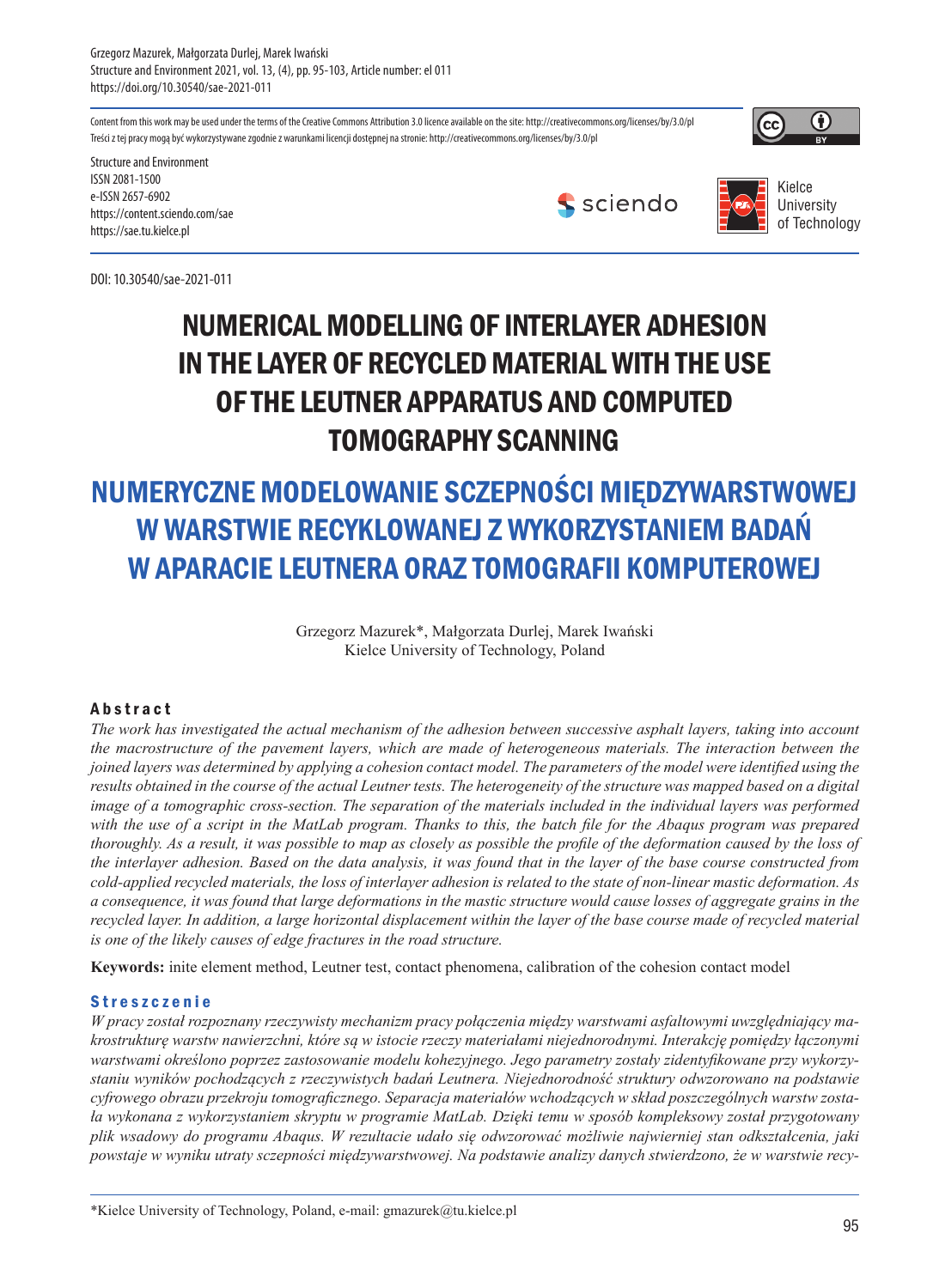*klowanej podbudowy w technologii na zimno utrata sczepności międzywarstwowej jest sprzężona z nieliniowym stanem odkształcenia w mastyksie. W konsekwencji stwierdzono, że duże odkształcenia w mastyksie spowodują w warstwie recyklowanej ubytki ziarn kruszywa. Ponadto duże przemieszczenia poziome w warstwie recyklowanej podbudowy są jedną z prawdopodobnych przyczyn odłamania krawędzi w konstrukcji drogi.* 

**Słowa kluczowe:** metoda elementów skończonych, badanie Leutnera, zjawiska kontaktowe, kalibracja modelu kohezyjnego

#### **REFERENCES**

dilleture

- [1]*Katalog typowych konstrukcji nawierzchni podatnych i półsztywnych* 2014.
- [2] Obara P., Gilewski W.: *Dynamic Stability of Moderately Thick Beams and Frames with the Use of Harmonic Balance and Perturbation Methods*. Bulletin of the Polish Academy of Sciences Technical Sciences 2016, 64, doi:10.1515/ bpasts-2016-0083.
- [3]Judycki J., Jaskula P.: *Modelowanie teoretyczne wpływu sczepności międzywarstwowej na zachowanie się nawierzchni asfaltowych*, Generalna Dyrekcja Dróg Krajowych i Autostrad, Politechnika Gdańska, 2013.
- [4]Romanoschi S.A., Metcalf J.B.: *Effects of Interface Condition and Horizontal Wheel Loads on the Life of Flexible Pavement Structures*, Transportation Research Record 2001, 1778, 123-131, doi:10.3141/1778-15.
- [5] *Modeling of Asphalt Concrete*, Kim, Y.R. (ed.) McGraw-Hill Construction, ASCE Press; McGraw-Hill: Reston, VA : New York, 2009; ISBN 0-07-146462-X.
- [6] Mazurek G.: *Liniowa i nieliniowa lepkosprężysta charakterystyka mastyksu asfaltowego w zakresie wysokich temperatur eksploatacyjnych nawierzchni*, Wydawnictwo Politechniki Świętokrzyskiej: Kielce 2019, ISBN 978- 83-65719-60-7.
- [7] Woldekidan M.F.: *Response Modelling of Bitumen, Bituminous Mastic and Mortar*, Technische Universiteit Delft, 2011.
- [8] Owsiak Z., Czapik, P., Zapała-Sławeta J.: *Properties of a Three-Component Mineral Road Binder for Deep-Cold Recycling Technology,* Materials 2020, 13, 3585, doi:10.3390/ma13163585.
- [9] Report TECHMATSTRATEG 1/349326/9/NCBR/2017 *The Innovative Technology Used the Binding Agent Optimization That Provides the Long Service Life of the Recycled Base Course*; National Centre for Research and Development (NCBR), 2018.
- [10] Mazurek G., Buczyński P., Iwański M., Podsiadło M.: *Thermal Analysis-Based Field Validation of the Deformation of a Recycled Base Course Made with Innovative Road Binder*. Materials 2021, 14, 5925, doi:10.3390/ma14205925.
- [11] Wirtgen Group *Cold Recycling Technology*, first edition, Wirtgen GmbH: Windhagen, 2012.
- [12] Iwański M., Mazurek G., Buczyński P.: *Bitumen Foaming Optimisation Process on the Basis of Rheological Properties.* Materials 2018, 11, 1854, doi:10.3390/ma11101854.
- [13] Jaskula P.: *Sczepność warstw asfaltowych w wielowarstwowych ukladach nawierzchni drogowych*; Wydawnictwo Politechniki Gdańskiej, Gdańsk, 2018; ISBN 978-83-7348-744-4.
- [14] WT-1 Kruszywa do mieszanek mineralno-asfaltowych i powierzchniowych utrwaleń na drogach krajowych 2014.
- [15] Jaskula P.: *Instrukcja laboratoryjnego badania sczepności międzywarstwowej warstw asfaltowych wg metody leutnera i wymagania techniczne sczepności,* 2014.
- [16] Zelelew H.M., Almuntashri A., Agaian S., Papagiannakis A.T.: *An Improved Image Processing Technique for Asphalt Concrete X-Ray CT Images,* Road Materials and Pavement Design 2013, 14, 341-359, doi:10.1080/14680629.2013. 794370.
- [17] Zadpoor A.A., Sinke J., Benedictus R.: *The Mechanical Behavior of Adhesively Bonded Tailor-Made Blanks.*  International Journal of Adhesion and Adhesives 2009, 29, 558-571, doi:10.1016/j.ijadhadh.2009.01.003.
- [18] Campilho R.D.S.G., de Moura M.F.S.F., Ramantani D.A., Morais J.J.L., Domingues J.J.M.S.: *Tensile Behaviour of Three-Dimensional Carbon-Epoxy Adhesively Bonded Single- and Double-Strap Repairs,* International Journal of Adhesion and Adhesives 2009, 29, 678-686, doi:10.1016/j.ijadhadh.2009.02.004.
- [19] Veryst *MCalibration Software from Veryst Engineering*; 47 Kearney Road, Needham, MA, USA, 2020;
- [20] Gajewski M.: *Badania lepiszczy asfaltowych w reometrze dynamicznego ścinania relacje konstytutywne lepkosprężystości, hipersprężystości i lepkohipersprężystości: Testing of bituminous binders in dynamic shear rheometer – constitutive relationships for visco-elasticity, hyperelasticity and visco-hyperelasticity*; Prace Naukowe, Politechnika Warszawska Budownictwo, Oficyna Wydawnicza Politechniki Warszawskiej, Warszawa 2018, ISBN 978-83-7814-768-8.
- [21] EN 12697-26 D Bituminous Mixtures Test Methods Part 26: Stiffness.
- [22] Kusiak J., Danielewska-Tułecka A., Oprocha P.: *Optymalizacja: wybrane metody z przykładami zastosowań*. Wydawnictwo Naukowe PWN, Warszawa 2009, ISBN 978-83-01-15961-0.